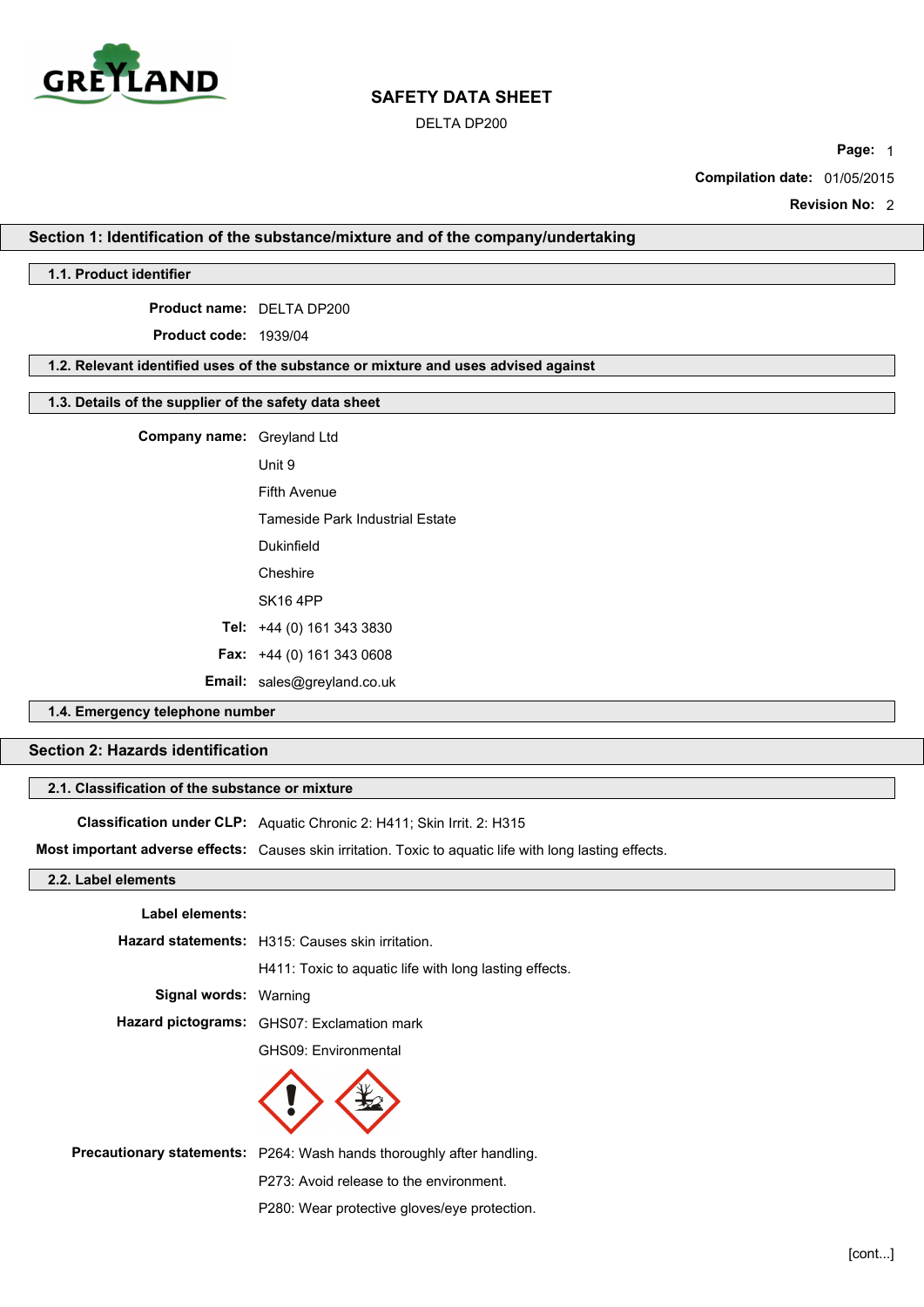# DELTA DP200

**Page:** 2

P332+313: If skin irritation occurs: Get medical advice/attention.

P362: Take off contaminated clothing.

P391: Collect spillage.

# **2.3. Other hazards**

### **PBT:** This product is not identified as a PBT/vPvB substance.

# **Section 3: Composition/information on ingredients**

# **3.2. Mixtures**

#### **Hazardous ingredients:**

#### ORANGE TERPENES - REACH registered number(s): 01-2119493353-35

| <b>EINECS</b> | CAS        | PBT / WEL | CLP Classification                                                                                    | Percent |
|---------------|------------|-----------|-------------------------------------------------------------------------------------------------------|---------|
| 232-433-8     | 68647-72-3 | -         | Skin Irrit. 2: H315; Aquatic Chronic 1:<br>H410; Flam. Lig. 3: H226; Asp. Tox. 1:<br>H <sub>304</sub> | 10-30%  |

# **Section 4: First aid measures**

**4.1. Description of first aid measures**

**Skin contact:** Wash immediately with plenty of soap and water.

**Eye contact:** Bathe the eye with running water for 15 minutes.

**Ingestion:** Wash out mouth with water.

**Inhalation:** Remove casualty from exposure ensuring one's own safety whilst doing so.

# **4.2. Most important symptoms and effects, both acute and delayed**

**Skin contact:** There may be mild irritation at the site of contact.

**Eye contact:** There may be irritation and redness.

**Ingestion:** There may be irritation of the throat.

**Inhalation:** No symptoms.

# **4.3. Indication of any immediate medical attention and special treatment needed**

**Immediate / special treatment:** Not applicable.

# **Section 5: Fire-fighting measures**

**5.1. Extinguishing media**

**Extinguishing media:** Suitable extinguishing media for the surrounding fire should be used. Use water spray

to cool containers.

# **5.2. Special hazards arising from the substance or mixture**

**Exposure hazards:** In combustion emits toxic fumes.

# **5.3. Advice for fire-fighters**

**Advice for fire-fighters:** Wear self-contained breathing apparatus. Wear protective clothing to prevent contact

with skin and eyes.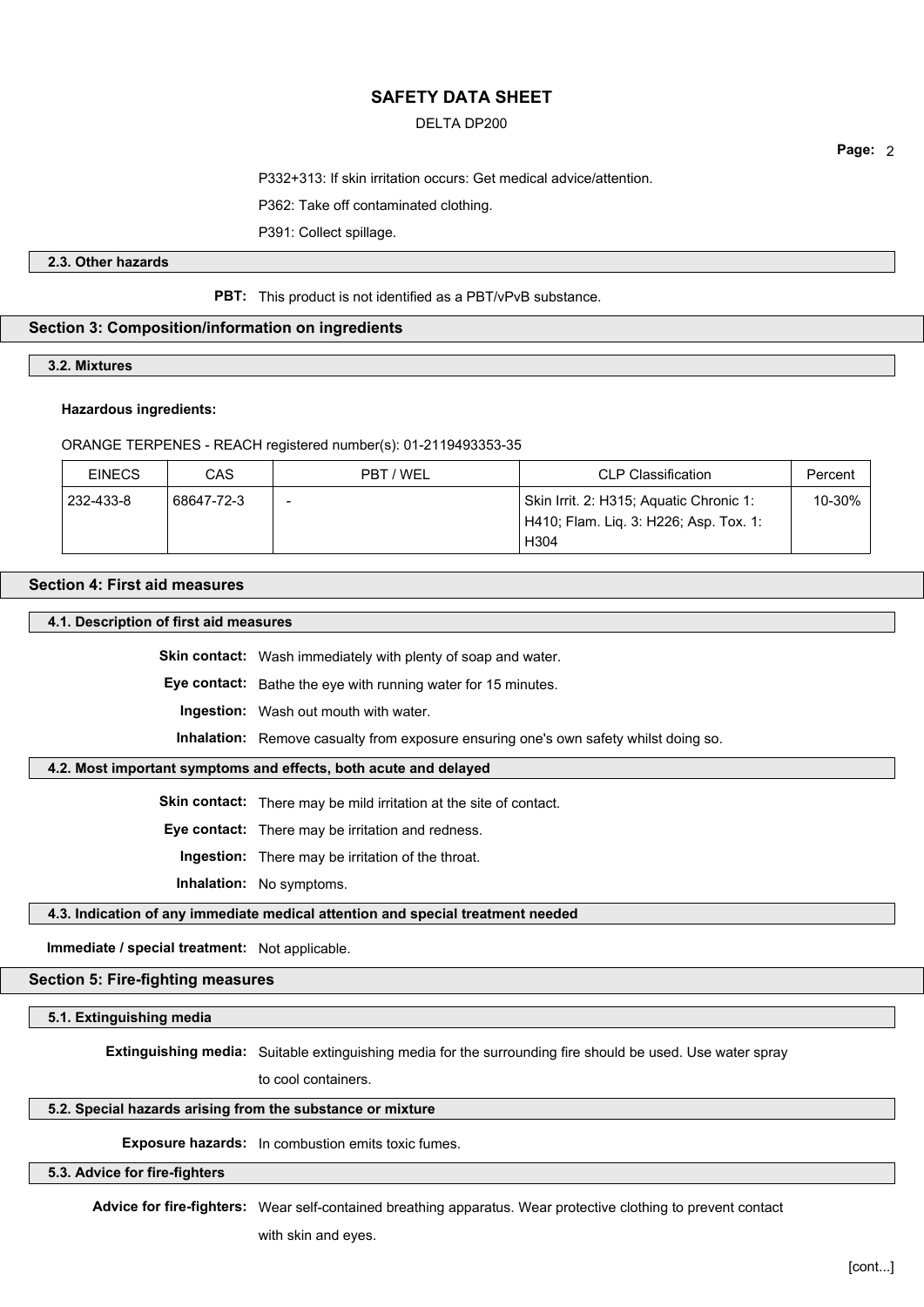DELTA DP200

#### **Page:** 3

#### **Section 6: Accidental release measures**

#### **6.1. Personal precautions, protective equipment and emergency procedures**

**Personal precautions:** Refer to section 8 of SDS for personal protection details. Turn leaking containers leak-

side up to prevent the escape of liquid. Mark out the contaminated area with signs and

prevent access to unauthorised personnel.

#### **6.2. Environmental precautions**

**Environmental precautions:** Do not discharge into drains or rivers. Contain the spillage using bunding.

# **6.3. Methods and material for containment and cleaning up**

**Clean-up procedures:** Absorb into dry earth or sand. Transfer to a closable, labelled salvage container for

disposal by an appropriate method.

#### **6.4. Reference to other sections**

**Reference to other sections:** Refer to section 8 of SDS.

### **Section 7: Handling and storage**

#### **7.1. Precautions for safe handling**

**Handling requirements:** Avoid direct contact with the substance. Ensure there is sufficient ventilation of the area.

Avoid the formation or spread of mists in the air.

### **7.2. Conditions for safe storage, including any incompatibilities**

**Storage conditions:** Store in a cool, well ventilated area. Keep container tightly closed. The floor of the

storage room must be impermeable to prevent the escape of liquids.

**Suitable packaging:** Must only be kept in original packaging.

**7.3. Specific end use(s)**

**Specific end use(s):** No data available.

### **Section 8: Exposure controls/personal protection**

**8.1. Control parameters**

#### **Hazardous ingredients:**

#### **ORANGE TERPENES**

| <b>Workplace exposure limits:</b> | <b>Respirable dust</b> |
|-----------------------------------|------------------------|
|-----------------------------------|------------------------|

| <b>Respirable dust</b> |  |  |
|------------------------|--|--|
|                        |  |  |

| <b>State</b> | 3 hour TWA | 15 min. STEL  | 3 hour TWA | STEL<br>15 min. |
|--------------|------------|---------------|------------|-----------------|
| UK           | 100ppm     | 150ppm 10mins |            |                 |

#### **DNEL/PNEC Values**

**DNEL / PNEC** No data available.

#### **8.2. Exposure controls**

**Engineering measures:** The floor of the storage room must be impermeable to prevent the escape of liquids.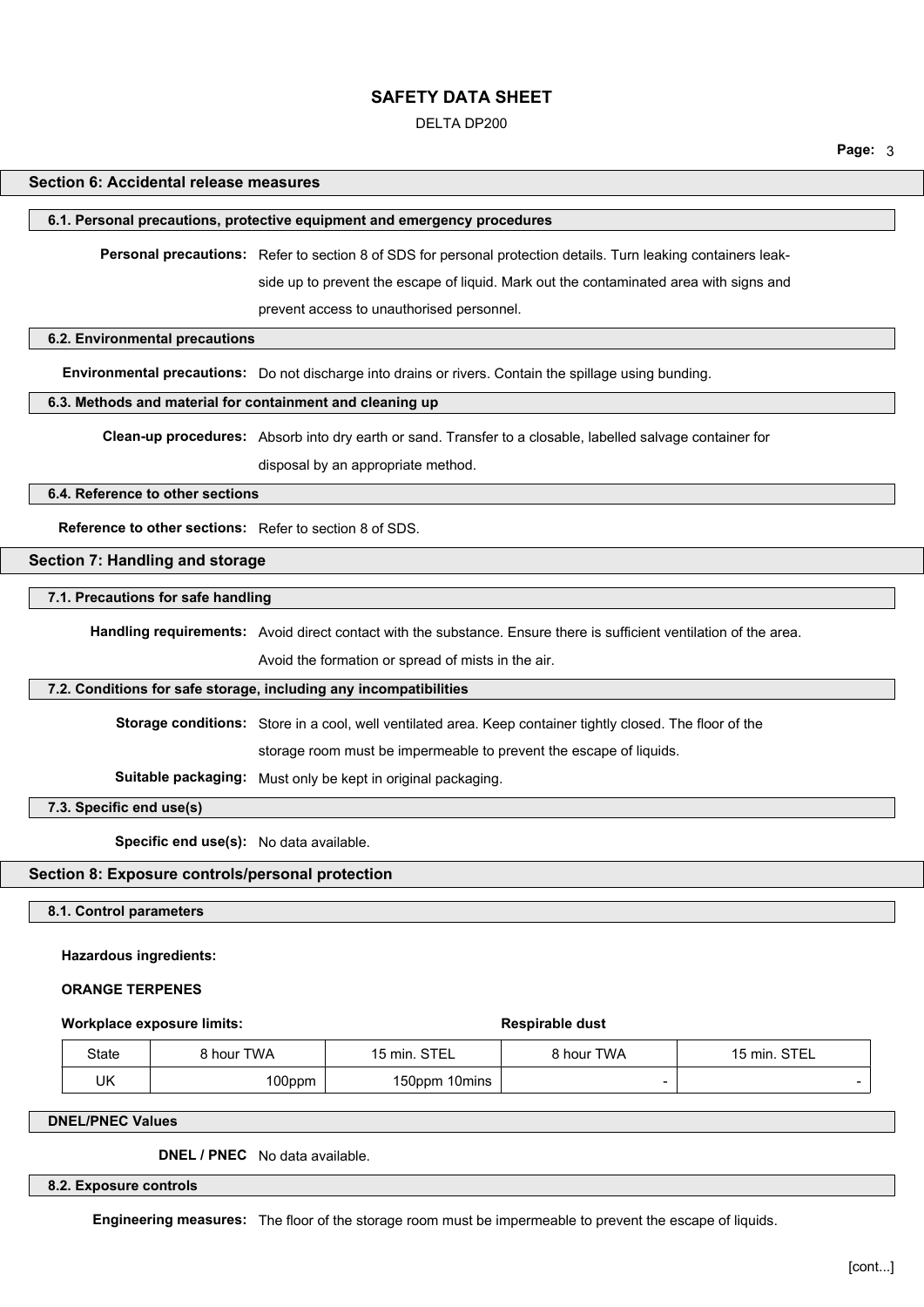### DELTA DP200

**Respiratory protection:** Respiratory protection not required.

**Hand protection:** Protective gloves.

**Eye protection:** Safety glasses.

**Skin protection:** Protective clothing.

### **Section 9: Physical and chemical properties**

# **9.1. Information on basic physical and chemical properties**

| State: | Liquid |
|--------|--------|
|--------|--------|

|                                     | <b>Colour:</b> Colourless                        |                      |  |
|-------------------------------------|--------------------------------------------------|----------------------|--|
|                                     | <b>Odour:</b> Characteristic odour               |                      |  |
|                                     | <b>Oxidising:</b> Non-oxidising (by EC criteria) |                      |  |
| <b>Solubility in water: Soluble</b> |                                                  |                      |  |
|                                     | <b>Viscosity: Non-viscous</b>                    |                      |  |
| Boiling point/range°C: 100          |                                                  | Flash point $C: >70$ |  |
|                                     | pH: N/A                                          |                      |  |

#### **9.2. Other information**

**Other information:** No data available.

# **Section 10: Stability and reactivity**

### **10.1. Reactivity**

**Reactivity:** Stable under recommended transport or storage conditions.

**10.2. Chemical stability**

**Chemical stability:** Stable under normal conditions.

# **10.3. Possibility of hazardous reactions**

**Hazardous reactions:** Hazardous reactions will not occur under normal transport or storage conditions.

Decomposition may occur on exposure to conditions or materials listed below.

### **10.4. Conditions to avoid**

**Conditions to avoid:** Heat.

**10.5. Incompatible materials**

**Materials to avoid:** Strong oxidising agents. Strong acids.

#### **10.6. Hazardous decomposition products**

**Haz. decomp. products:** In combustion emits toxic fumes.

# **Section 11: Toxicological information**

**11.1. Information on toxicological effects**

**Page:** 4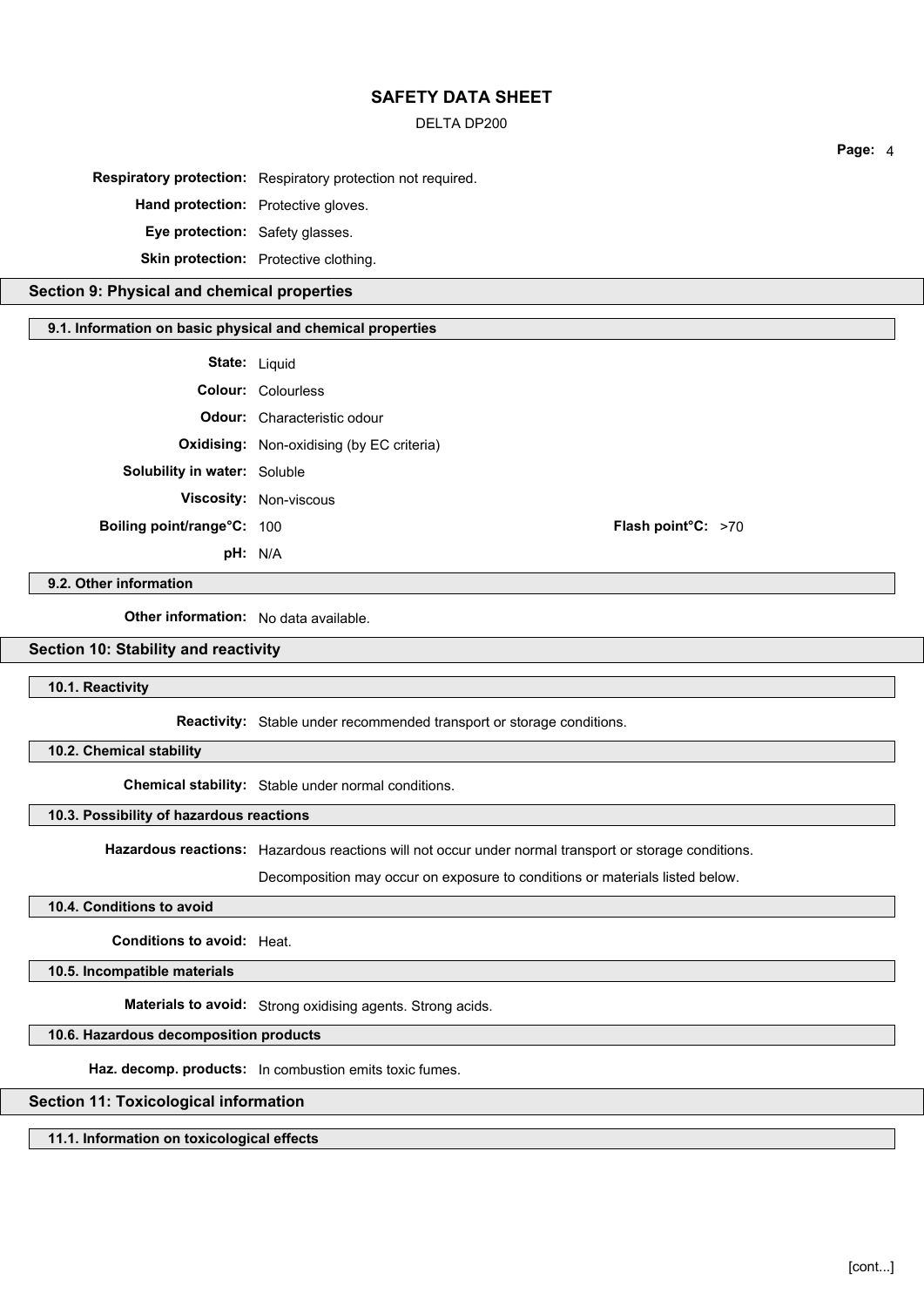### DELTA DP200

#### **Hazardous ingredients:**

#### **ORANGE TERPENES**

| <b>ORL</b> | <b>RAT</b> | <b>LD50</b>        | 4400 | mg/kg |
|------------|------------|--------------------|------|-------|
| <b>SKN</b> | , RBT<br>. | <b>LD50</b><br>___ | 2000 | mg/kg |

#### **Relevant hazards for substance:**

| ----                                     | ∢oute      | Basis                       |
|------------------------------------------|------------|-----------------------------|
| <b>Skin</b><br>חסוhrritatio<br>corrosion | <b>DRM</b> | calculated<br>aune<br>.aı v |

#### **Symptoms / routes of exposure**

**Skin contact:** There may be mild irritation at the site of contact.

**Eye contact:** There may be irritation and redness.

**Ingestion:** There may be irritation of the throat.

**Inhalation:** No symptoms.

# **Section 12: Ecological information**

**12.1. Toxicity**

**Hazardous ingredients:**

**ORANGE TERPENES**

| -- | ۹F<br>÷ы | ~<br>. . | $- - -$<br>na, |
|----|----------|----------|----------------|
|    |          |          |                |

**12.2. Persistence and degradability**

**Persistence and degradability:** Not biodegradable.

**12.3. Bioaccumulative potential**

**Bioaccumulative potential:** Bioaccumulation potential.

**12.4. Mobility in soil**

**Mobility:** Readily absorbed into soil.

**12.5. Results of PBT and vPvB assessment**

**PBT identification:** This product is not identified as a PBT/vPvB substance.

**12.6. Other adverse effects**

**Other adverse effects:** Toxic to aquatic organisms. Toxic to soil organisms.

#### **Section 13: Disposal considerations**

# **13.1. Waste treatment methods Disposal operations:** Transfer to a suitable container and arrange for collection by specialised disposal company.

**Disposal of packaging:** Dispose of as normal industrial waste.

**NB:** The user's attention is drawn to the possible existence of regional or national regulations regarding disposal. The context of the context of the context of the context of the context of the context of the context of the context of the context of the context of the context of the context of the contex

**Page:** 5